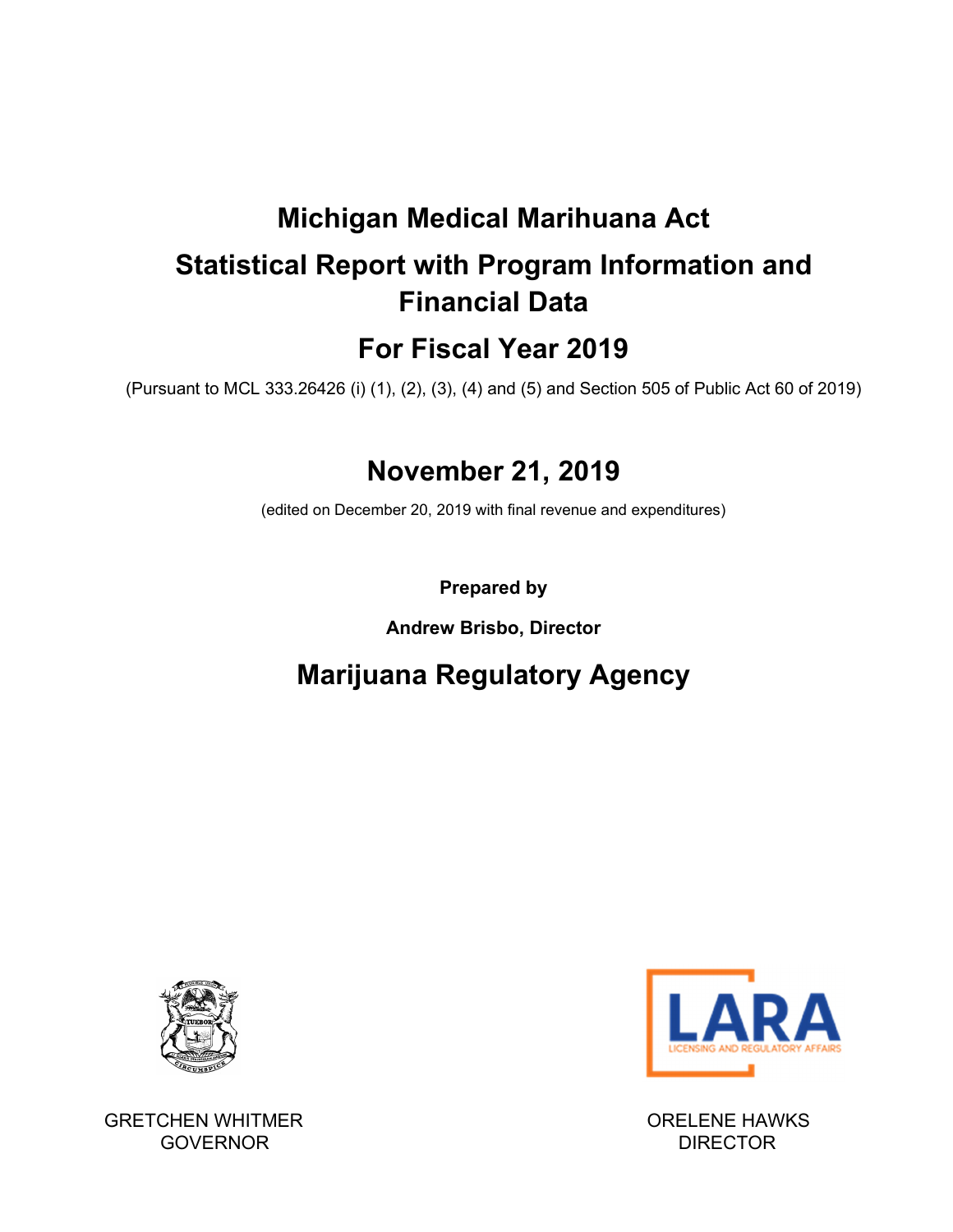# **Table of Contents**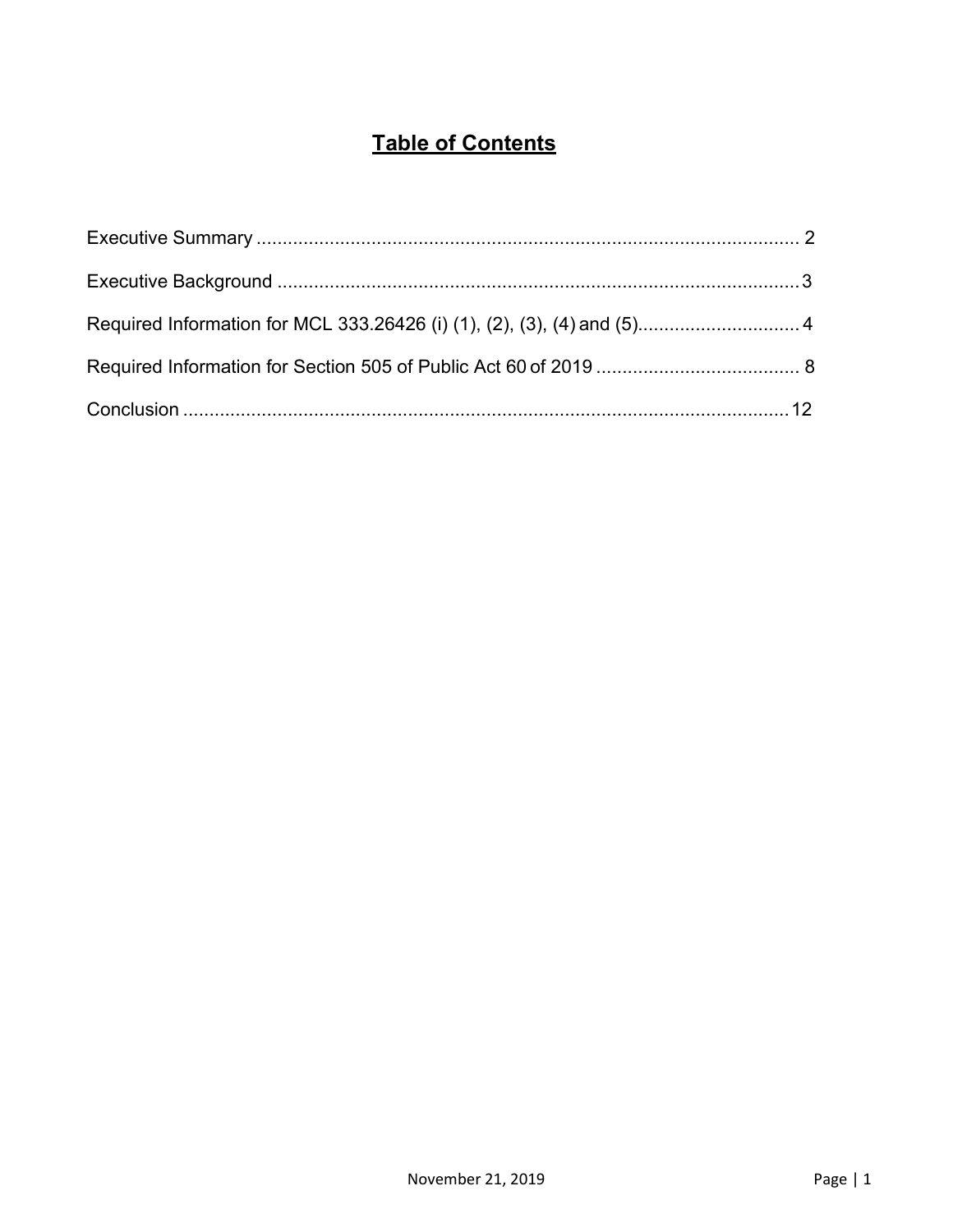## **Executive Summary:**

The *Michigan Medical Marihuana Act Statistical Report with Program Information and Financial Data for Fiscal Year 2019* contains the reporting requirements pursuant to both MCL 333.26426(i) (1), (2), (3), (4) and (5) and Section 505 of Public Act 60 of 2019.

The Michigan Medical Marihuana Act, Initiated Law 1 of 2008, Section 6 (i) [MCL 333.26426 (i) (1), (2), (3), (4) and (5)] states: The department shall submit to the legislature an annual report that does not disclose any identifying information about qualifying patients, primary caregivers, or physicians, but does contain, at a minimum, all of the following information:

- *(1) The number of applications filed for registry identification cards.*
- *(2) The number of qualifying patients and primary caregivers approved in each county.*
- *(3) The nature of the debilitating medical conditions of the qualifying patients.*
- *(4) The number of registry identification cards revoked.*
- *(5) The number of physicians providing written certifications for qualifying patients.*

Public Act 60 of 2019 requires the following:

Sec. 505*. The department shall submit a report by January 31 to the standing committees on appropriations of the senate and house of representatives, the fiscal agencies, and the state budget director that includes all of the following information for the prior fiscal year regarding the medical marijuana program under the Michigan Medical Marihuana Act, 2008 IL 1, MCL 333.26421 to 333.26430:* 

*(a) The number of initial applications received.* 

*(b) The number of initial applications approved and the number of initial applications denied.* 

*(c) The average amount of time, from receipt to approval or denial, to process an initial application.* 

*(d) The number of renewal applications received.* 

*(e) The number of renewal applications approved and the number of renewal applications denied.* 

*(f) The average amount of time, from receipt to approval or denial, to process a renewal application.* 

*(g) The percentage of initial applications not approved or denied within the time requirements established in section 6 of the Michigan medical marihuana act, 2008 IL 1, MCL 333.26426.* 

*(h) The percentage of renewal applications not approved or denied within the time requirements established in section 6 of the Michigan medical marihuana act, 2008 IL 1,*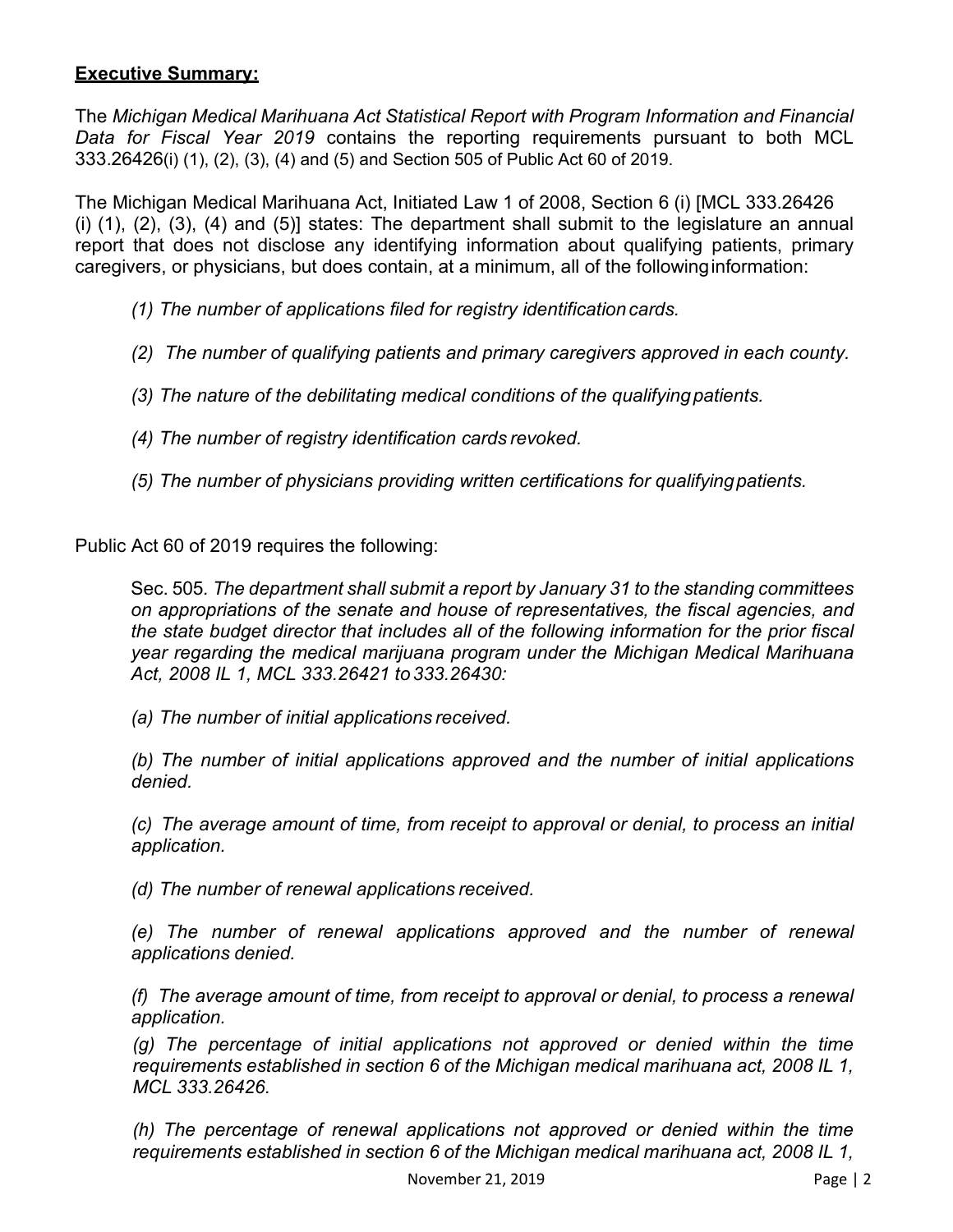*MCL 333.26426.* 

*(i) The percentage of registry cards for approved initial applications not issued within the time requirements established in section 6 of the Michigan medical marihuana act, 2008 IL 1, MCL 333.26426.* 

*(j) The percentage of registry cards for approved renewal applications not issued within the time requirements established in section 6 of the Michigan medical marihuana act, 2008 IL 1, MCL 333.26426.* 

*(k) The number of registry identification cards issued to or renewed for patients residing in each county as of September 30 of the preceding fiscal year under the Michigan medical marihuana act, 2008 IL 1, MCL 333.26421 to 333.26430.* 

*(l) The amount collected from the medical marijuana program application and renewal fees authorized in section 5 of the Michigan medical marihuana act, 2008 IL 1, MCL 333.26425.* 

*(m) The costs of administering the medical marijuana program under the Michigan medical marihuana act, 2008 IL 1, MCL 333.26421 to 333.26430.* 

Pursuant to these requirements, this report has been prepared and issued electronically to the House and Senate appropriations standing committees, House and Senate Fiscal Agencies, and the state budget director to meet the both the annual and January 31 reporting requirements. In addition, this report is also online under the following locations:

- The Marijuana Regulatory Agency (MRA) website at: www.michigan.gov/mra.
- The All About LARA section Legislative Reports of the Department of Licensing and Regulatory Affairs website at: www.michigan.gov/lara.

#### **Executive Background:**

The Michigan Medical Marijuana Program (MMMP) is a state registry program within the Marijuana Regulatory Agency, Michigan Department of Licensing and Regulatory Affairs (LARA). The program administers the Michigan Medical Marihuana Act as approved by Michigan voters on November 4, 2008. The program implements the statutory tenets of this act in such a manner that protects the public and assures the confidentiality of its participants. Specifically, the information provided in this report is based on data from October 1, 2018 through September 30, 2019.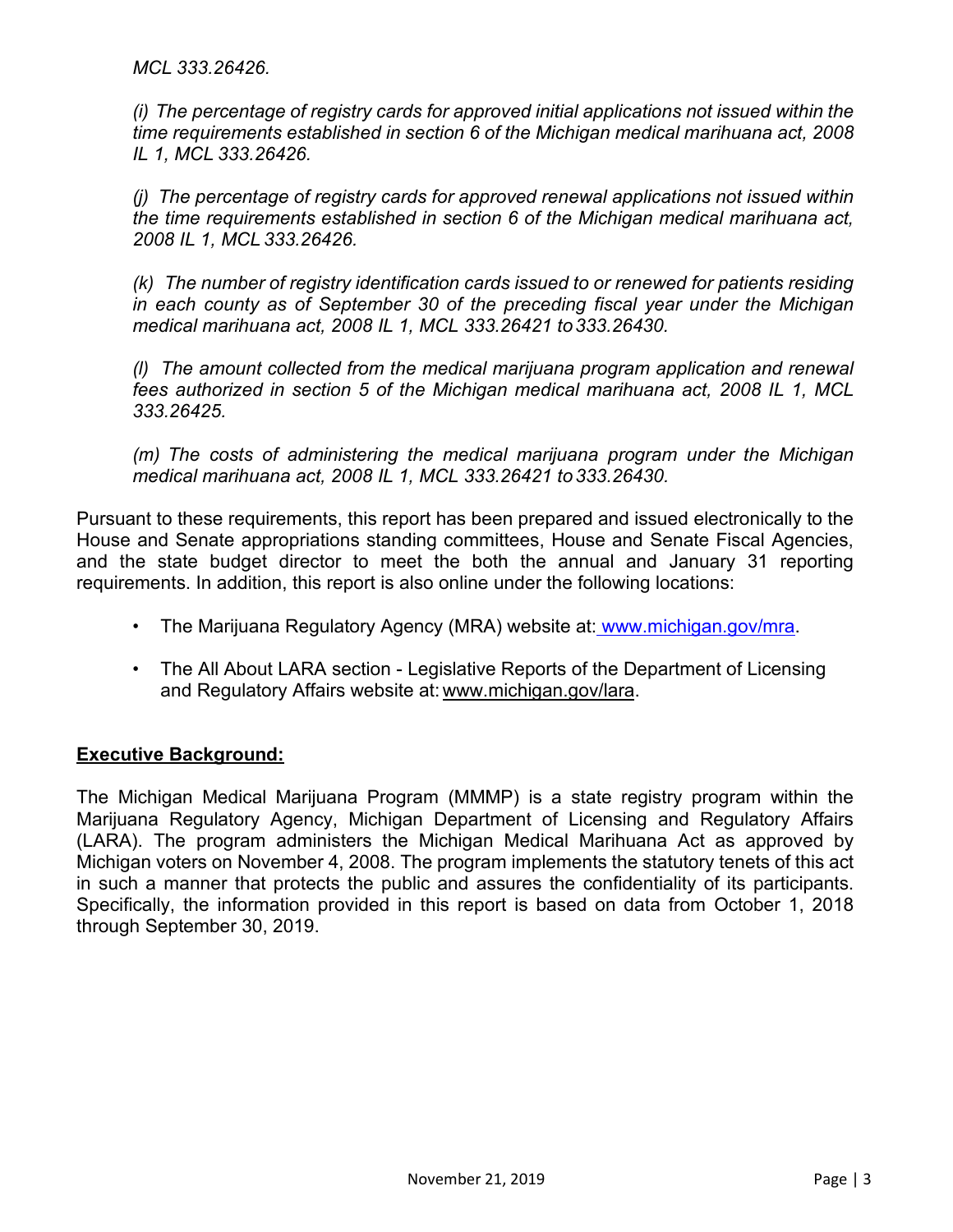## **(1) The number of applications filed for registry identification cards.**

For Fiscal Year 2019, there were a total of 121,019 applications filed for medical marijuana registry identification cards.

# **(2) The number of qualifying patients and primary caregivers approved in each county.**

The total number of patients and caregivers by county is listed below:

| County                | <b>Patients</b>    | <b>Caregivers</b> |
|-----------------------|--------------------|-------------------|
| <b>ALCONA</b>         | 501                | 65                |
| <b>ALGER</b>          | $\overline{354}$   | 84                |
| <b>ALLEGAN</b>        | 3,697              | 627               |
| <b>ALPENA</b>         | 789                | 102               |
| <b>ANTRIM</b>         | 958                | 205               |
| <b>ARENAC</b>         | 1,004              | $\overline{145}$  |
| <b>BARAGA</b>         | 169                | 23                |
| <b>BARRY</b>          | 1,758              | 309               |
| <b>BAY</b>            | 4,808              | 429               |
| <b>BENZIE</b>         | 738                | 128               |
| <b>BERRIEN</b>        | 4,328              | 790               |
| <b>BRANCH</b>         | $\overline{1,618}$ | 293               |
| <b>CALHOUN</b>        | 3,357              | 629               |
| <b>CASS</b>           | 1,621              | $\overline{3}00$  |
| <b>CHARLEVOIX</b>     | 580                | 94                |
| <b>CHEBOYGAN</b>      | 632                | 104               |
| <b>CHIPPEWA</b>       | 646                | 108               |
| <b>CLARE</b>          | 1,318              | 214               |
| <b>CLINTON</b>        | 2,320              | 324               |
| <b>CRAWFORD</b>       | 670                | 104               |
| <b>DELTA</b>          | 859                | 168               |
| <b>DICKINSON</b>      | 730                | 166               |
| <b>EATON</b>          | 3,694              | 601               |
| <b>EMMET</b>          | 596                | 87                |
| <b>GENESEE</b>        | 13,906             | 2,254             |
| <b>GLADWIN</b>        | 533                | 91                |
| <b>GOGEBIC</b>        | 440                | 95                |
| <b>GRAND TRAVERSE</b> | 1,964              | 332               |
| <b>GRATIOT</b>        | 737                | 111               |
| <b>HILLSDALE</b>      | 1,674              | 310               |
| <b>HOUGHTON</b>       | 486                | 78                |
| <b>HURON</b>          | 697                | 64                |
| <b>INGHAM</b>         | 7,266              | 1,082             |
| <b>IONIA</b>          | 1,048              | $\overline{141}$  |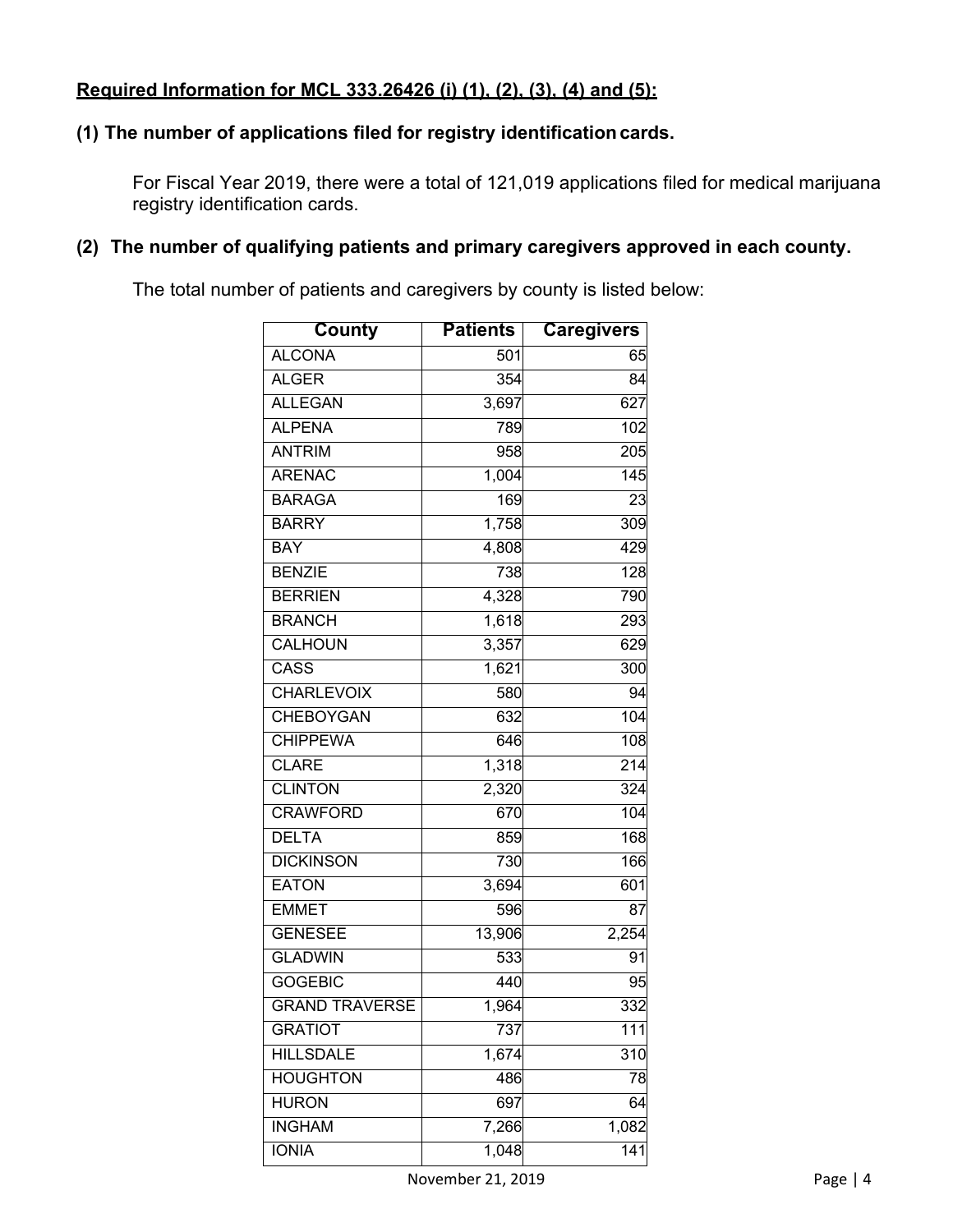| County              | <b>Patients</b> | <b>Caregivers</b>  |
|---------------------|-----------------|--------------------|
| <b>IOSCO</b>        | 757             | 98                 |
| <b>IRON</b>         | 347             | 64                 |
| <b>ISABELLA</b>     | 983             | 148                |
| <b>JACKSON</b>      | 4,788           | 780                |
| <b>KALAMAZOO</b>    | 4,833           | 785                |
| <b>KALKASKA</b>     | 582             | 129                |
| <b>KENT</b>         | 10,050          | $\overline{1,}160$ |
| <b>KEWEENAW</b>     | 99              | 27                 |
| <b>LAKE</b>         | 383             | 69                 |
| <b>LAPEER</b>       | 3,310           | 547                |
| LEELANAU            | 435             | 62                 |
| <b>LENAWEE</b>      | 4,076           | 630                |
| LIVINGSTON          | 4,678           | 623                |
| <b>LUCE</b>         | 128             | 28                 |
| <b>MACKINAC</b>     | 263             | 41                 |
| <b>MACOMB</b>       | 28,403          | 3,811              |
| <b>MANISTEE</b>     | 620             | 108                |
| <b>MARQUETTE</b>    | 950             | 274                |
| <b>MASON</b>        | 784             | 107                |
| <b>MECOSTA</b>      | 693             | 104                |
| <b>MENOMINEE</b>    | 589             | 122                |
| <b>MIDLAND</b>      | 2,041           | 237                |
| <b>MISSAUKEE</b>    | 274             | 61                 |
| <b>MONROE</b>       | 4,966           | 675                |
| <b>MONTCALM</b>     | 1,896           | 361                |
| <b>MONTMORENCY</b>  | 316             | 69                 |
| <b>MUSKEGON</b>     | 4,137           | 534                |
| <b>NEWAYGO</b>      | 1,665           | 265                |
| <b>OAKLAND</b>      | 36,925          | 4,199              |
| <b>OCEANA</b>       | 1,200           | 180                |
| <b>OGEMAW</b>       | 611             | 78                 |
| ONTONAGON           | 165             | 27                 |
| <b>OSCEOLA</b>      | 616             | 127                |
| <b>OSCODA</b>       | 215             | 25                 |
| <b>OTSEGO</b>       | 501             | 93                 |
| <b>OTTAWA</b>       | 4,207           | 489                |
| <b>OUT OF STATE</b> | 0               | 12                 |
| PRESQUE ISLE        | 259             | 53                 |
| <b>ROSCOMMON</b>    | 747             | 125                |
| <b>SAGINAW</b>      | 4,948           | 625                |
| <b>SAINT CLAIR</b>  | 4,357           | 597                |
| <b>SAINT JOSEPH</b> | 1,341           | 239                |
| SANILAC             | 1,078           | 165                |
| <b>SCHOOLCRAFT</b>  | 170             | 35                 |
| <b>SHIAWASSEE</b>   | 2,709           | 425                |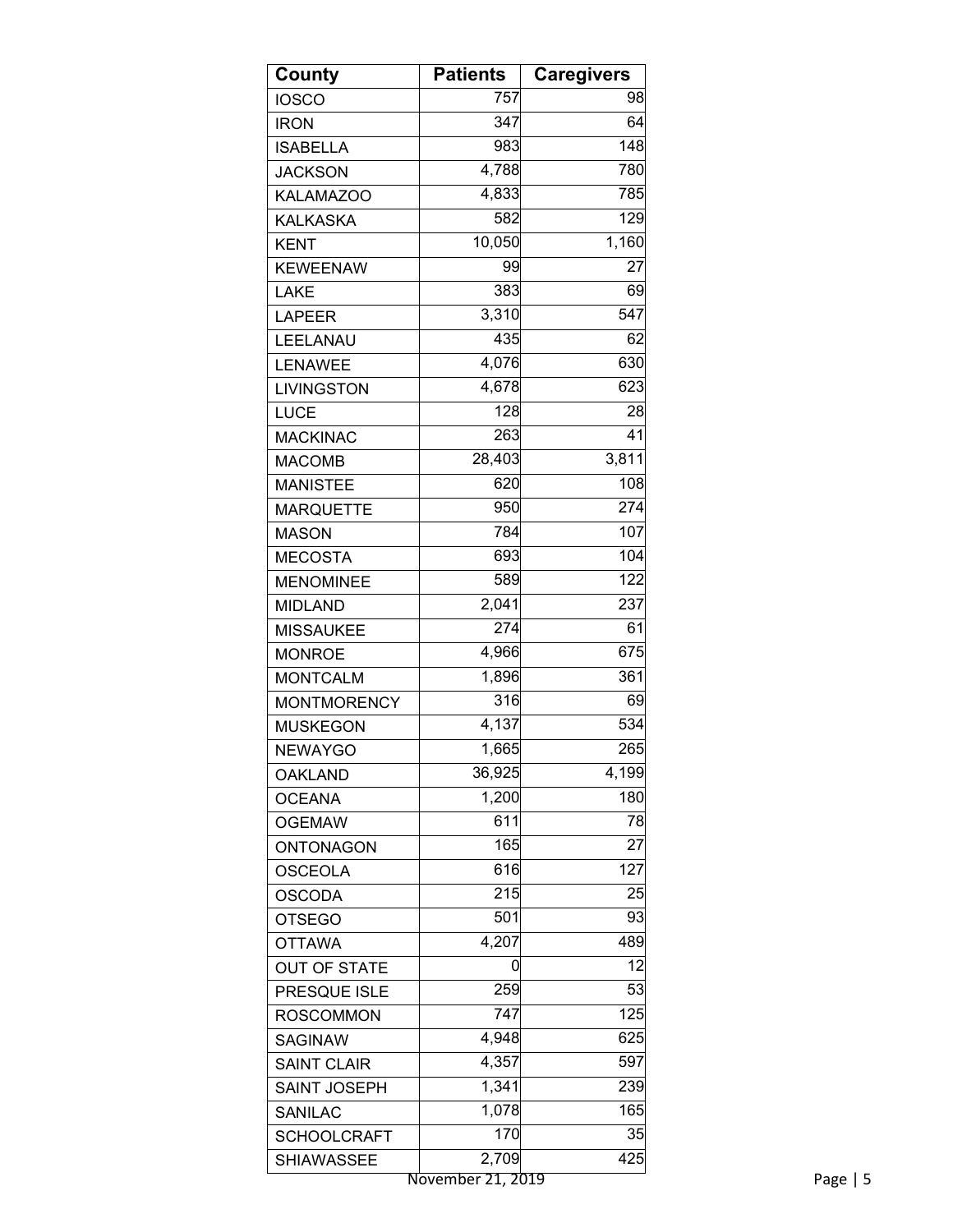| County           | <b>Patients</b> | <b>Caregivers</b> |
|------------------|-----------------|-------------------|
| <b>TUSCOLA</b>   | 2,949           | 516               |
| <b>VAN BUREN</b> | 2,366           | 423               |
| <b>WASHTENAW</b> | 12,953          | 1,365             |
| <b>WAYNE</b>     | 48,079          | 5,291             |
| <b>WEXFORD</b>   | 1,032           | 192               |
| <b>Total</b>     | 276,970         | 37,875            |

## **(3) The nature of the debilitating medical conditions of the qualifying patients.**

The name of the debilitating condition as well as the total percentage of medical marijuana patients who are afflicted with the debilitating condition:

| <b>Name of Debilitating Condition</b>      | % of Patients Afflicted<br>with Debilitating<br>Condition* |
|--------------------------------------------|------------------------------------------------------------|
| Alzheimer's                                | 0.05                                                       |
| Acquired Immune Deficiency Syndrome (AIDS) | 0.06                                                       |
| Amyotrophic Lateral Sclerosis              | 0.05                                                       |
| <b>Arthritis</b>                           | 19.46                                                      |
| Autism                                     | 0.26                                                       |
| Cachexia or Wasting Syndrome               | 0.54                                                       |
| Cancer                                     | 5.23                                                       |
| Cerebral Palsy**                           | 0.08                                                       |
| <b>Chronic Pain</b>                        | 49.66                                                      |
| Colitis                                    | 0.41                                                       |
| Crohn's disease                            | 0.89                                                       |
| Glaucoma                                   | 1.38                                                       |
| <b>Hepatitis C</b>                         | 0.74                                                       |
| Human Immunodeficiency Virus (HIV)         | 0.37                                                       |
| <b>Inflammatory Bowel Disease</b>          | 0.82                                                       |
| Nail Patella                               | 0.01                                                       |
| <b>Obsessive Compulsive Disorder</b>       | 1.00                                                       |
| Parkinson's Disease                        | 0.21                                                       |
| <b>Post-Traumatic Stress Disorder</b>      | 5.23                                                       |
| <b>Rheumatoid Arthritis</b>                | 1.47                                                       |
| Seizures - Epilepsy                        | 1.89                                                       |
| Severe and Chronic Pain                    | 63.57                                                      |
| Severe and Persistent Muscle Spasms        | 18.03                                                      |
| <b>Severe Nausea</b>                       | 8.3                                                        |
| Spinal Cord Injury                         | 0.44                                                       |
| <b>Tourette's Syndrome</b>                 | 0.09                                                       |
| <b>Ulcerative Colitis</b>                  | 0.37                                                       |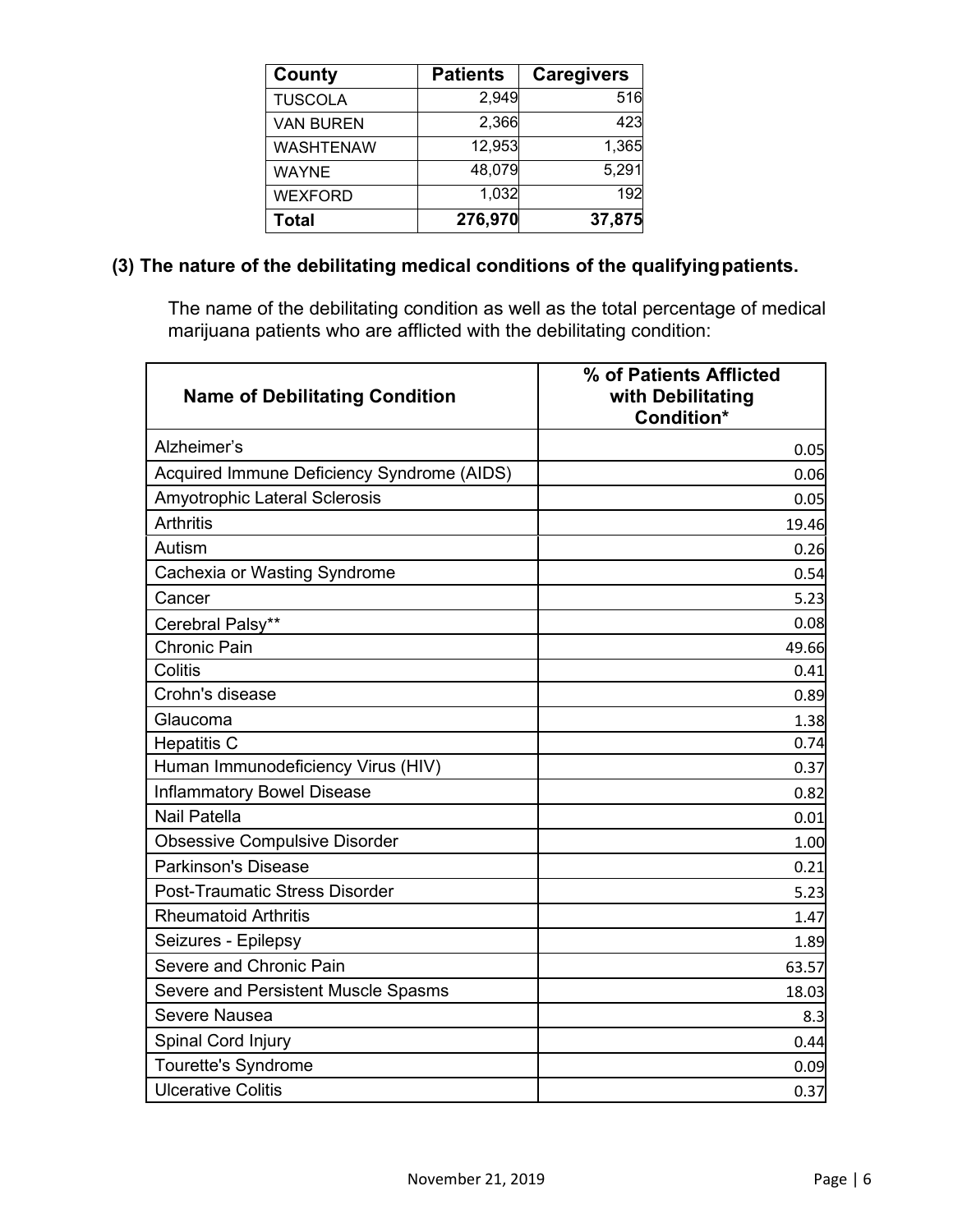\*The total adds up to more than 100% because most patients are diagnosed with more than one debilitating medical condition. The table above shows the percentage of all patients diagnosed with each condition.

\*\*New Medical Condition Effective 03/11/2019

#### **(4) The number of registry identification cards revoked.**

Zero registry cards were revoked in Fiscal Year 2019.

#### **(5) The number of physicians providing written certifications for qualifying patients.**

During Fiscal Year 2019, there were a total of 1,599 physicians who provided written certifications for qualifying medical marijuana patients.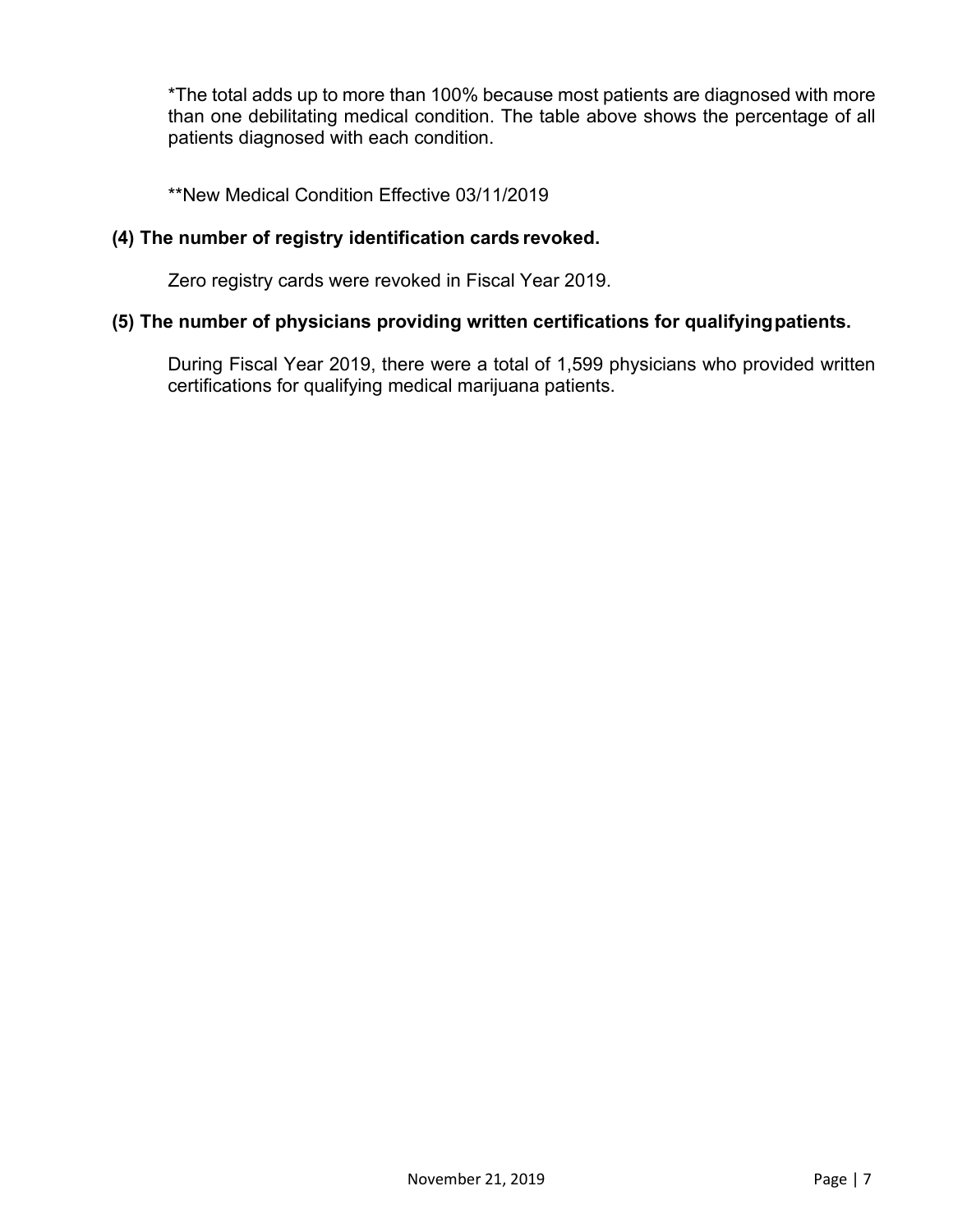(a) The number of initial applications received.

|        | Paper Applications   Online Applications | <b>Total Applications</b> |
|--------|------------------------------------------|---------------------------|
| 82.953 | 9.525                                    | 92 478                    |

(b) The number of initial applications approved and the number of initial applications denied.

|               | Paper        | Online       | Total        |
|---------------|--------------|--------------|--------------|
|               | Applications | Applications | Applications |
| <b>Issued</b> | 77,862       | 9.294        | 87.156       |
| Denied        | 13.010       | 231          | 13 241       |

\* The total initial applications approved and initial applications denied adds to more than the total initial applications received. This occurs because renewals become initial applications if they are not processed before the registration expiration date. A renewal application can be processed within the statutory timeframe of 15 business days, but the registration may expire before the renewal application is processed.

(c) The average amount of time, from receipt to approval or denial, to process an initial application.

| Average Paper          | <b>Average Online</b>  | <b>Total Average</b>   |
|------------------------|------------------------|------------------------|
| Application            | Application            | Application            |
| <b>Processing Time</b> | <b>Processing Time</b> | <b>Processing Time</b> |
| 7.51 business days     | 0.13 business days     | 6.81 business days     |

(d) The number of renewal applications received.

| <b>Paper Renewals</b> | <b>Online Renewals</b> | <b>Total Renewals</b> |
|-----------------------|------------------------|-----------------------|
| 25.939                | 2 RN2                  | 28 541                |

(e) The number of renewal applications approved and the number of renewal applications denied.

|               | Paper           | Online          | Total           |
|---------------|-----------------|-----------------|-----------------|
|               | <b>Renewals</b> | <b>Renewals</b> | <b>Renewals</b> |
| <b>Issued</b> | 18.092          | 2,483           | 20,575          |
| Denied        | 711             | 119             |                 |

\*\* The total renewal applications approved and renewal applications denied is less than the total renewal applications received. This occurs because renewals become initial applications if they are not processed before the registration expiration date. A renewal application can be processed within the statutory timeframe of 15 business days, but the registration may expire before the renewal application is processed.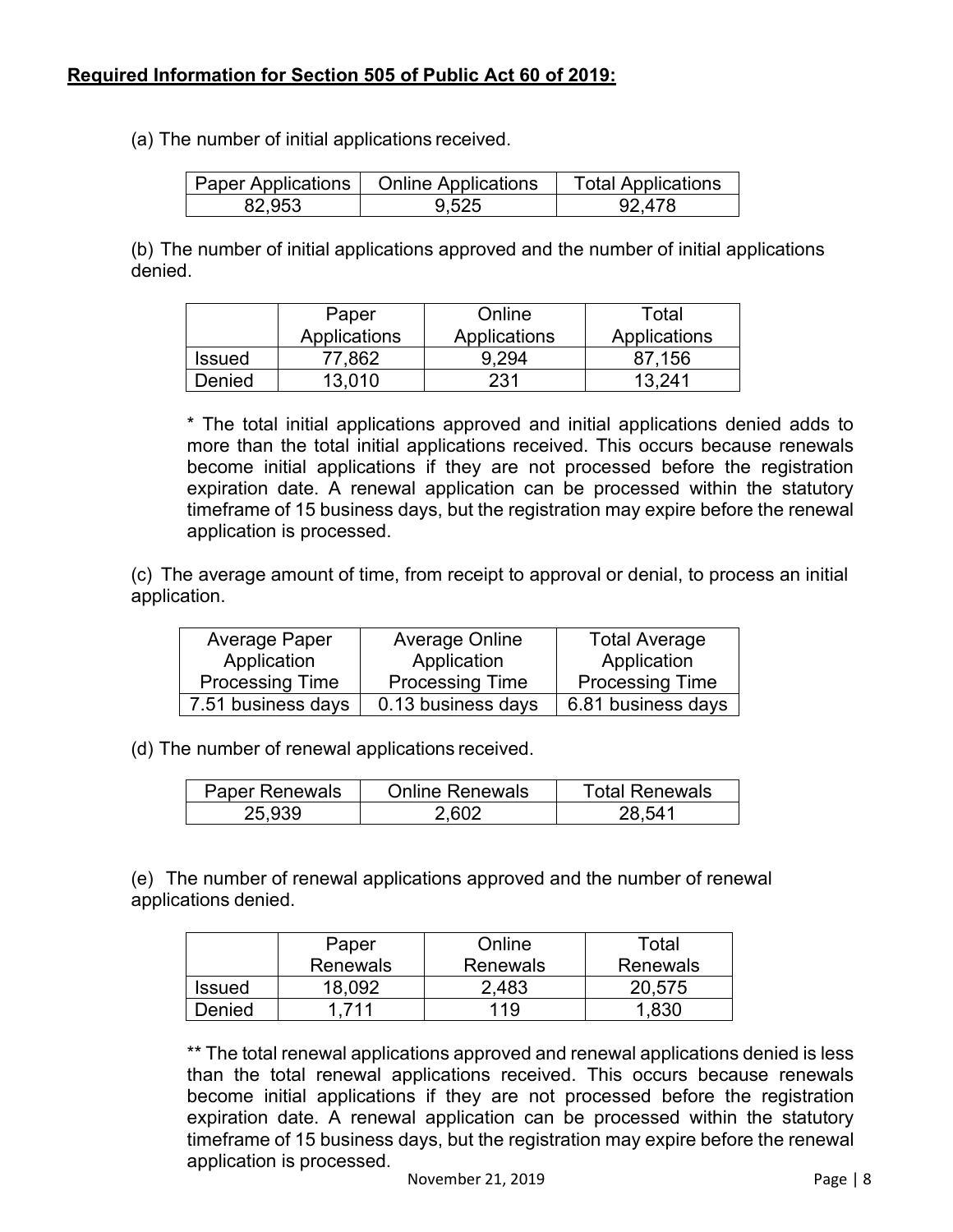\*\*\* The total initial and renewal applications approved and denied are more than the total initial and renewal applications received because we processed more applications than we received this fiscal year.

(f) The average amount of time, from receipt to approval or denial, to process a renewal application.

| Average Paper          | Average Online         | <b>Total Average</b>   |
|------------------------|------------------------|------------------------|
| Renewal                | Renewal                | Renewal                |
| <b>Processing Time</b> | <b>Processing Time</b> | <b>Processing Time</b> |
| 6.61 business days     | 0.18 business days     | 5.86 business days     |

(g) The percentage of initial applications not approved or denied within the time requirements established in section 6 of the Michigan Medical Marihuana Act, 2008 IL 1, MCL 333.26426.

0.09%

(h) The percentage of renewal applications not approved or denied within the time requirements established in section 6 of the Michigan Medical Marihuana Act, 2008 IL 1, MCL 333.26426.

### 0.12%

(i) The percentage of registry cards for approved initial applications not issued within the time requirements established in section 6 of the Michigan Medical Marihuana Act, 2008 IL 1, MCL 333.26426.

0%

(j) The percentage of registry cards for approved renewal applications not issued within the time requirements established in section 6 of the Michigan Medical Marihuana Act, 2008 IL 1, MCL 333.26426.

0%

(k) The number of registry identification cards issued to or renewed for patients residing in each county between October 1, 2018 and September 30, 2019 under the Michigan Medical Marihuana Act, 2008 IL 1, MCL 333.26421 to 333.26430.

| County  | <b>New Patient</b><br><b>Cards Issued</b><br><b>By County</b> | <b>Patient Cards</b><br><b>Renewed By</b><br><b>County</b> |
|---------|---------------------------------------------------------------|------------------------------------------------------------|
| Alcona  | 218                                                           | 53                                                         |
| Alger   | 168                                                           | 49                                                         |
| Allegan | 1,560                                                         | 419                                                        |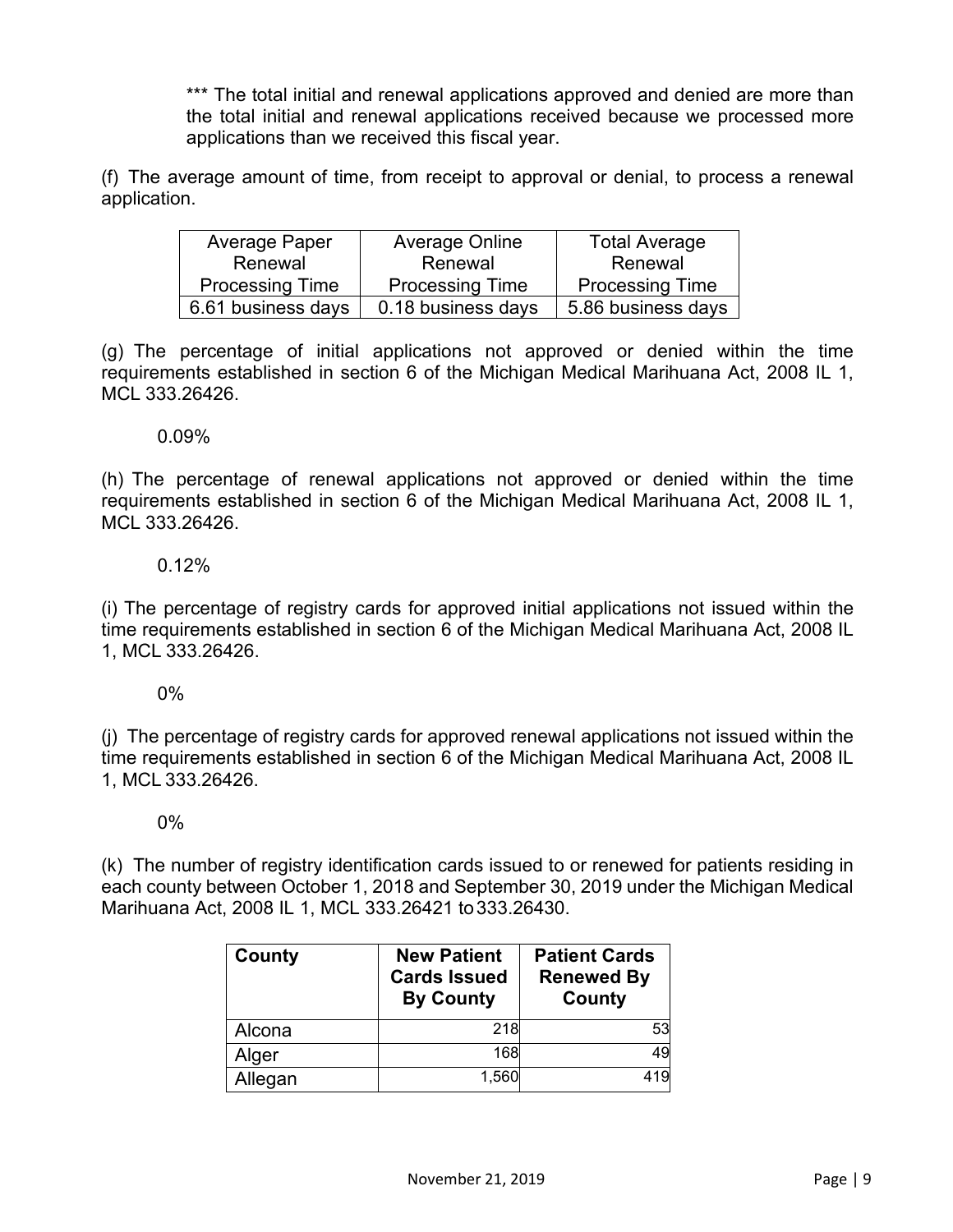| <b>County</b>    | <b>New Patient</b><br><b>Cards Issued</b> | <b>Patient Cards</b><br><b>Renewed By</b> |
|------------------|-------------------------------------------|-------------------------------------------|
|                  | <b>By County</b>                          | County                                    |
| Alpena           | 288                                       | 62                                        |
| Antrim           | 332                                       | 108                                       |
| Arenac           | 375                                       | 115                                       |
| <b>Baraga</b>    | 49                                        | 17                                        |
| <b>Barry</b>     | 634                                       | 174                                       |
| Bay              | 2,022                                     | 327                                       |
| <b>Benzie</b>    | 279                                       | 74                                        |
| <b>Berrien</b>   | 1,240                                     | 475                                       |
| <b>Branch</b>    | 442                                       | 250                                       |
| Calhoun          | 778                                       | 267                                       |
| Cass             | 503                                       | 198                                       |
| Charlevoix       | $\overline{1}$ 18                         | 39                                        |
| Cheboygan        | 197                                       | 78                                        |
| Chippewa         | 166                                       | 63                                        |
| Clare            | 451                                       | 146                                       |
| Clinton          | 1,065                                     | 309                                       |
| Crawford         | 299                                       | 94                                        |
| <b>Delta</b>     | 151                                       | 115                                       |
| <b>Dickinson</b> | 191                                       | 61                                        |
| Eaton            | 1,122                                     | 345                                       |
| Emmet            | 86                                        | 41                                        |
| Genesee          | 3,292                                     | 857                                       |
| Gladwin          | 30                                        | 16                                        |
| Gogebic          | 139                                       | 29                                        |
| Grand Traverse   | 302                                       | 72                                        |
| Gratiot          | 93                                        | $\overline{34}$                           |
| Hillsdale        | 366                                       | 148                                       |
| Houghton         | 79                                        | $\overline{33}$                           |
| Huron            | 209                                       | 45                                        |
| Ingham           | 1,051                                     | 405                                       |
| Ionia            | 85                                        | 59                                        |
| losco            | 120                                       | 33                                        |
| Iron             | 60                                        | 24                                        |
| Isabella         | 174                                       | 64                                        |
| Jackson          | 1,384                                     | 321                                       |
| <b>Kalamazoo</b> | 1,183                                     | 398                                       |
| Kalkaska         | 92                                        | 24                                        |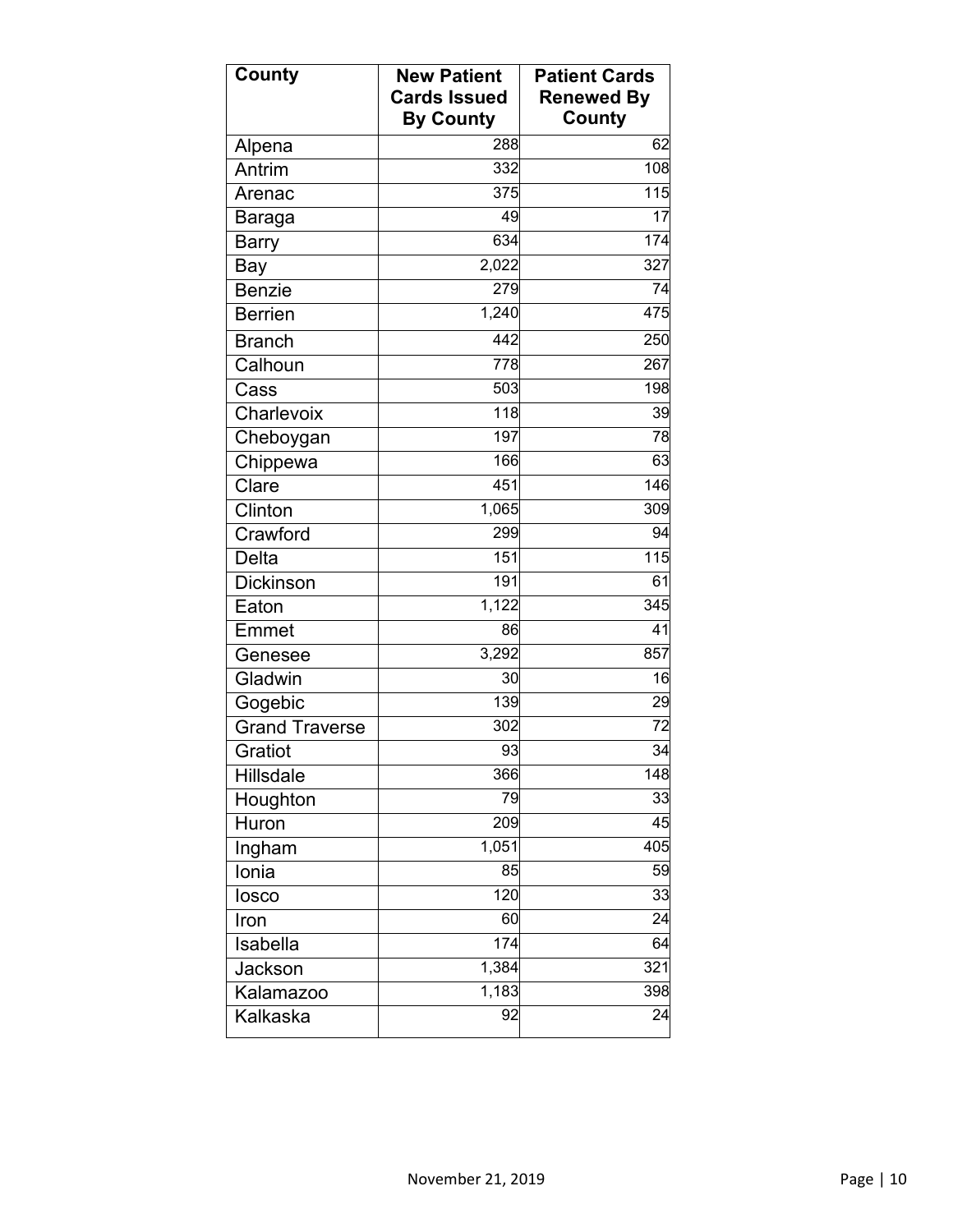| <b>County</b>      | <b>New Patient</b><br><b>Cards Issued</b><br><b>By County</b> | <b>Patient Cards</b><br><b>Renewed By</b><br><b>County</b> |
|--------------------|---------------------------------------------------------------|------------------------------------------------------------|
| Kent               | 2,699                                                         | 665                                                        |
| Keweenaw           | 45                                                            | 14                                                         |
| Lake               | 83                                                            | 30                                                         |
| _apeer             | 1,090                                                         | 335                                                        |
| Leelanau           | 163                                                           | 26                                                         |
| Lenawee            | 1,155                                                         | 312                                                        |
| Livingston         | 1,514                                                         | 332                                                        |
| Luce               | 24                                                            | 15                                                         |
| Mackinac           | 51                                                            | 26                                                         |
| Macomb             | 9,904                                                         | 1,965                                                      |
| Manistee           | 125                                                           | 46                                                         |
| Marquette          | 94                                                            | $\overline{41}$                                            |
| Mason              | 181                                                           | 74                                                         |
| Mecosta            | 79                                                            | 49                                                         |
| Menominee          | 114                                                           | 67                                                         |
| Midland            | 752                                                           | 179                                                        |
| Missaukee          | 66                                                            | 19                                                         |
| Monroe             | 1,517                                                         | 383                                                        |
| Montcalm           | 419                                                           | 251                                                        |
| Montmorency        | 43                                                            | 15                                                         |
| Muskegon           | 985                                                           | 266                                                        |
| Newaygo            | 530                                                           | 182                                                        |
| Oakland            | 13,573                                                        | 2,636                                                      |
| Oceana             | 386                                                           | 146                                                        |
| Ogemaw             | 164                                                           | 51                                                         |
| Ontonagon          | 32                                                            | 17                                                         |
| Osceola            | 142                                                           | 30                                                         |
| Oscoda             | 55                                                            | 27                                                         |
| Otsego             | $\overline{54}$                                               | $\overline{21}$                                            |
| Ottawa             | 1,016                                                         | 318                                                        |
| Presque Isle       | 50                                                            | 18                                                         |
| Roscommon          | $\overline{144}$                                              | 55                                                         |
| Saginaw            | 1,460                                                         | 299                                                        |
| <b>Saint Clair</b> | 1,385                                                         | 323                                                        |
| Saint Joseph       | 225                                                           | 108                                                        |
| Sanilac            | 296                                                           | 63                                                         |
| Schoolcraft        | 19                                                            | 9                                                          |